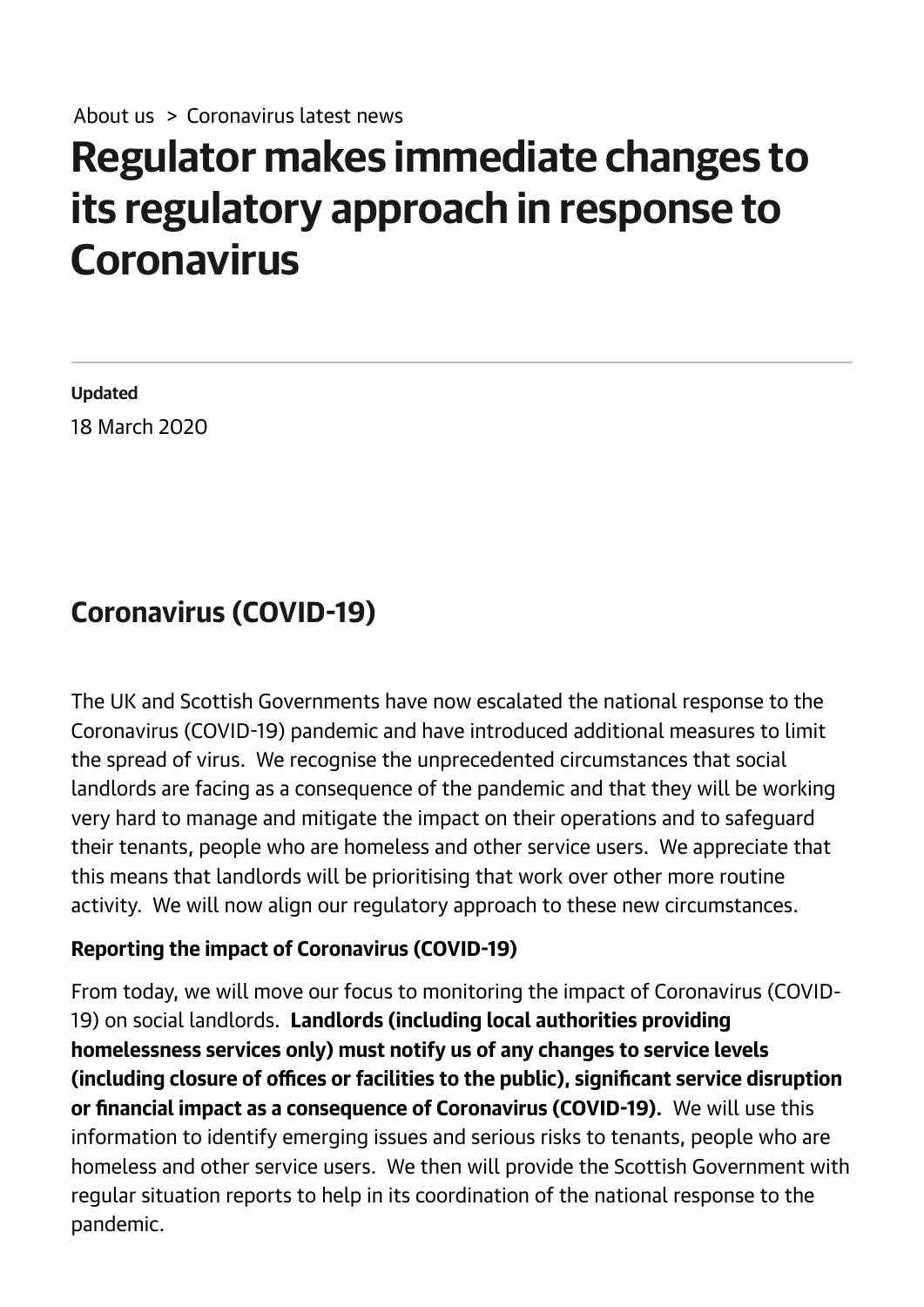## Changes to our regulatory approach

We are postponing the publication of updated Engagement Plans planned for 31 March 2020 for all landlords other than for the most critical cases. We will shortly publish updated Engagement Plans for those landlords. We are postponing all but the most critical regulatory engagements to allow landlords and us to focus on the most serious existing risks or those that emerge from the current pandemic.

We are also extending the timescales for all landlords to submit the Annual Return on the Charter and for RSLs to submit the Five Year Financial Projections and the Loan Portfolio Return to the end of July. We will keep this date under review as the current situation develops.

We will contact all local authorities soon on arrangements for monitoring the impact of the pandemic on services for people who are homeless.

We will continue to work closely with the Scottish Government and landlord representative bodies to coordinate our response to the current situation.

Please contact your Engagement Plan lead if you have any questions on this.

Notes to editors

**Contact** 

Linsey Smith Communications Officer

0141 242 [5773](tel:0141 242 5773) [linsey.smith@shr.gov.scot](mailto:linsey.smith@shr.gov.scot)